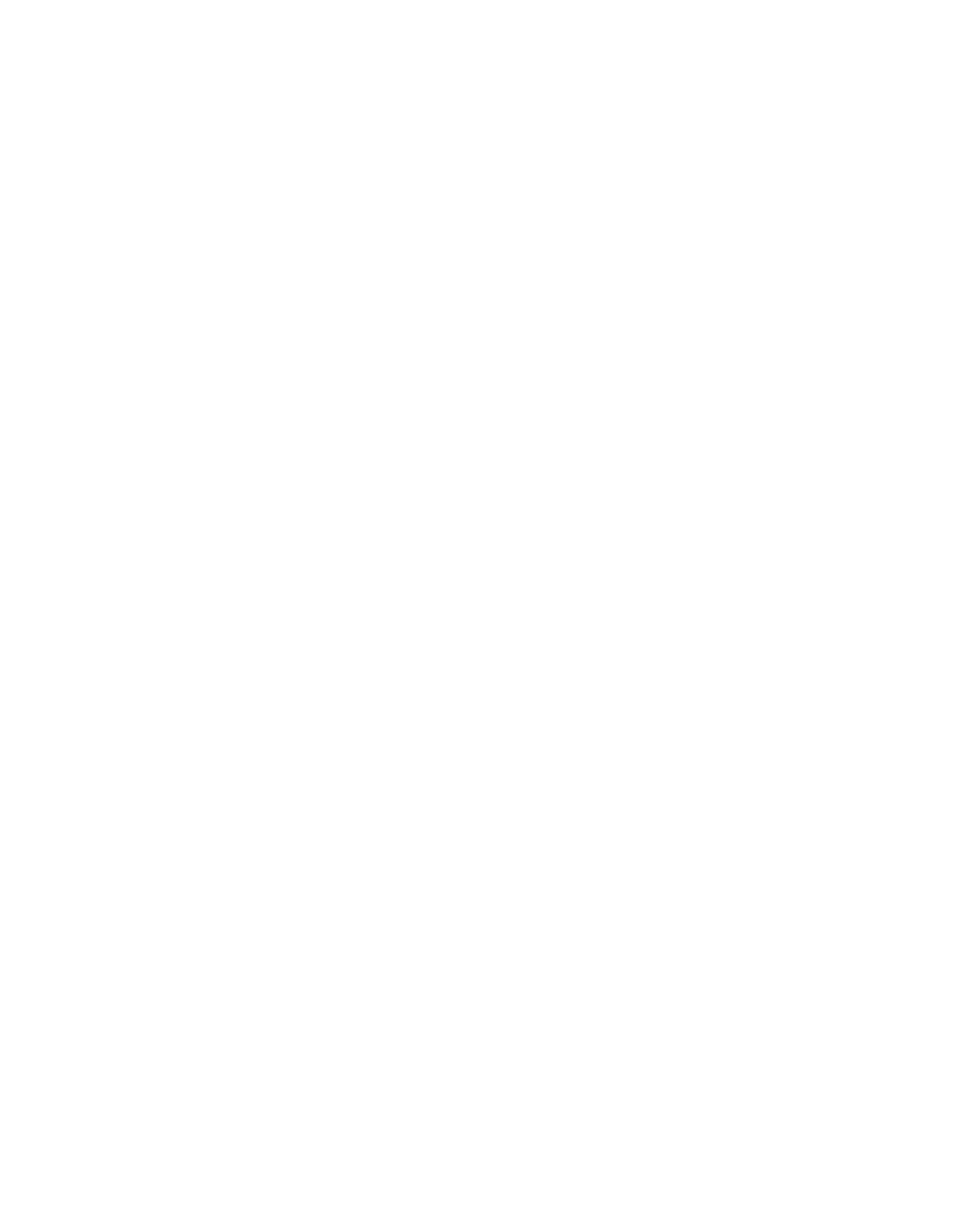# **TABLE OF CONTENTS**

### **YEARS ENDED SEPTEMBER 30, 2016 AND 2015**

|                                          | Page |
|------------------------------------------|------|
| <b>INDEPENDENT AUDITOR'S REPORT</b>      |      |
| <b>FINANCIAL STATEMENTS</b>              |      |
| <b>Statements of Financial Position</b>  | 2    |
| <b>Statements of Activities</b>          | 3    |
| <b>Statements of Functional Expenses</b> | 4    |
| <b>Statements of Cash Flows</b>          | 5    |
| Notes to Financial Statements            | h    |

֖֚֚֚֬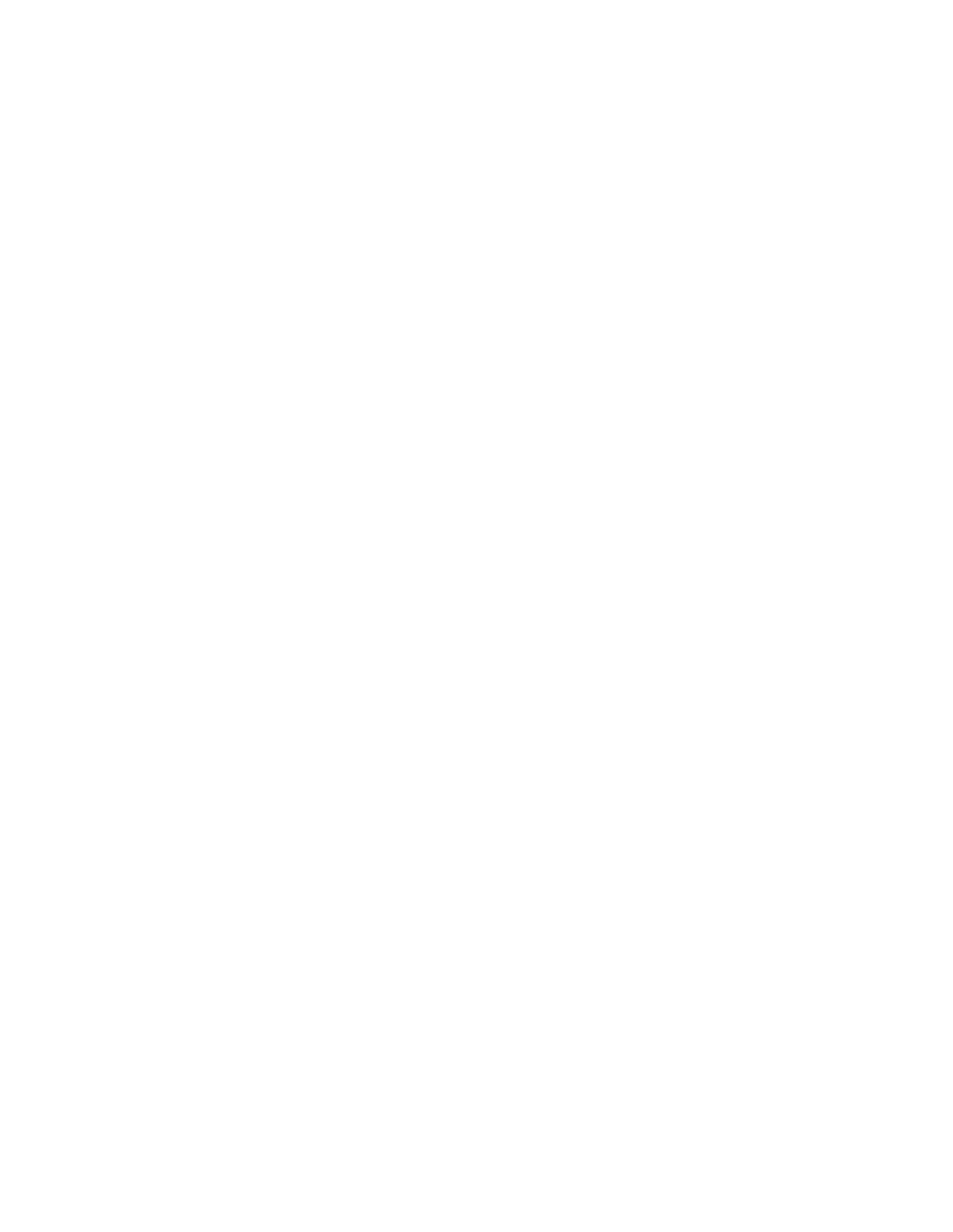

# **INDEPENDENT AUDITOR'S REPORT**

The Board of Directors Upstate Warrior Solution Greenville, South Carolina

We have audited the accompanying financial statements of Upstate Warrior Solution (a nonprofit organization), which comprise the statements of financial position as of September 30, 2016 and 2015, and the related statements of activities, functional expenses, and cash flows for the years then ended, and the related notes to the financial statements.

#### **Management's Responsibility for the Financial Statements**

Management is responsible for the preparation and fair presentation of these financial statements in accordance with accounting principles generally accepted in the United States of America; this includes the design, implementation, and maintenance of internal control relevant to the preparation and fair presentation of financial statements that are free from material misstatement, whether due to fraud or error.

#### **Auditor's Responsibility**

Our responsibility is to express an opinion on these financial statements based on our audits. We conducted our audits in accordance with auditing standards generally accepted in the United States of America. Those standards require that we plan and perform the audit to obtain reasonable assurance about whether the financial statements are free from material misstatement.

An audit involves performing procedures to obtain audit evidence about the amounts and disclosures in the financial statements. The procedures selected depend on the auditor's judgment, including the assessment of the risks of material misstatement of the financial statements, whether due to fraud or error. In making those risk assessments, the auditor considers internal control relevant to the entity's preparation and fair presentation of the financial statements in order to design audit procedures that are appropriate in the circumstances, but not for the purpose of expressing an opinion on the effectiveness of the entity's internal control. Accordingly, we express no such opinion. An audit also includes evaluating the appropriateness of accounting policies used and the reasonableness of significant accounting estimates made by management, as well as evaluating the overall presentation of the financial statements.

We believe that the audit evidence we have obtained is sufficient and appropriate to provide a basis for our audit opinion.

#### **Opinion**

In our opinion, the financial statements referred to above present fairly, in all material respects, the financial position of Upstate Warrior Solution as of September 30, 2016 and 2015, and the changes in its net assets and its cash flows for the years then ended in accordance with accounting principles generally accepted in the United States of America.

Streene, Finney & Hotton LLP

Greene, Finney & Horton, LLP Mauldin, South Carolina February 3, 2017

GFHLLP.COM ∙ INFO@GFHLLP.COM

M A U L D I N , S C 864.232.5204

MOUNT PLEASANT, SC 843.735.5805

S PARTAN BURG, SC 864.232.5204

A S H E V I L L E, N C 828.771.0847 OPEN BY APPOINT MENT ONLY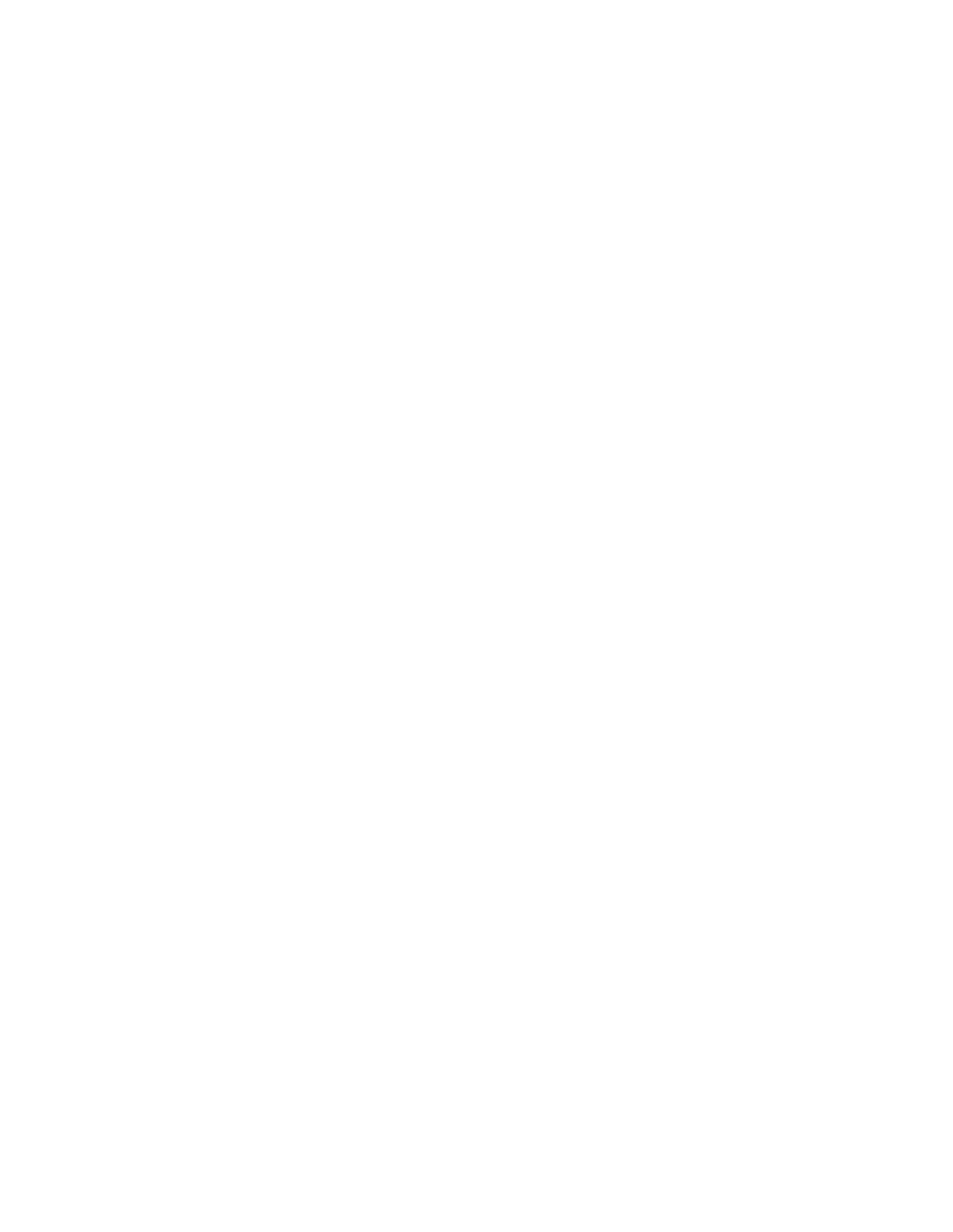# **STATEMENTS OF FINANCIAL POSITION**

#### **SEPTEMBER 30, 2016 AND 2015**

|                                                                       |          | 2016              | 2015                             |
|-----------------------------------------------------------------------|----------|-------------------|----------------------------------|
| <b>ASSETS</b>                                                         |          |                   |                                  |
| Cash and Cash Equivalents<br>Contributions and Other Receivables      | \$       | 252,351<br>9,070  | \$<br>101,632<br>16,300<br>3,083 |
| Prepaid Rent<br>Leasehold Improvements, Furniture, and Equipment, Net |          | 28,660            | 33,679                           |
| <b>TOTAL ASSETS</b>                                                   | <b>S</b> | 290,081           | \$<br>154,694                    |
| <b>LIABILITIES AND NET ASSETS</b>                                     |          |                   |                                  |
| <b>LIABILITIES</b>                                                    |          |                   |                                  |
| <b>Accounts Payable</b><br>Deferred Revenue                           | \$       | 71,987<br>1,698   | \$<br>243                        |
| <b>TOTAL LIABILITIES</b>                                              |          | 73,685            | 243                              |
| <b>NET ASSETS</b>                                                     |          |                   |                                  |
| Unrestricted<br>Temporarily restricted                                |          | 144,314<br>72,082 | 144,451<br>10,000                |
| <b>TOTAL NET ASSETS</b>                                               |          | 216,396           | 154,451                          |
| TOTAL LIABILITIES AND NET ASSETS                                      | S        | 290,081           | \$<br>154,694                    |

The notes to the financial statements are an integral part of the financial statements. See accompanying independent auditor's report.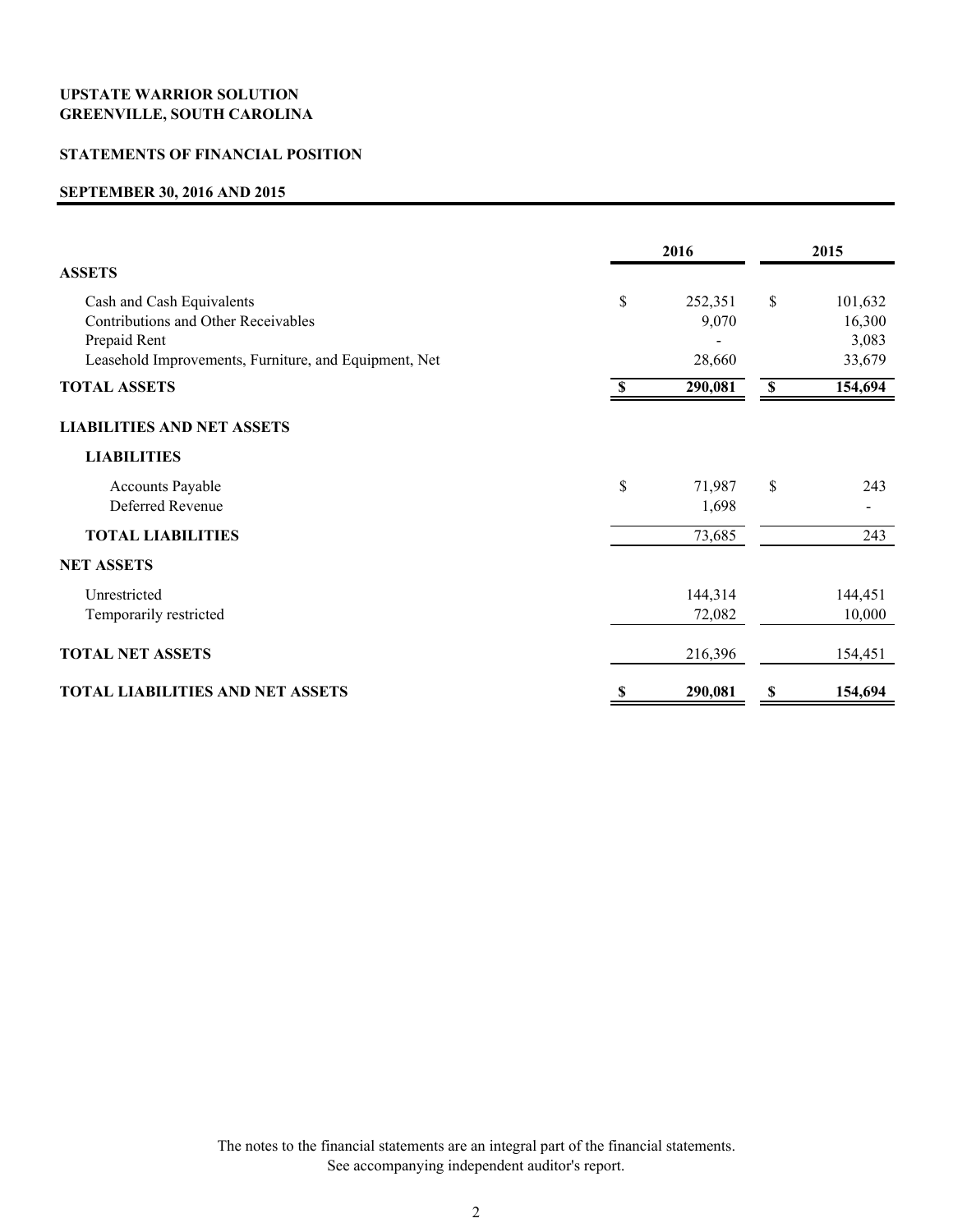# **STATEMENTS OF ACTIVITIES**

# **YEARS ENDED SEPTEMBER 30, 2016 AND 2015**

| YEAR ENDED SEPTEMBER 30, 2016                   | Unrestricted            | <b>Temporarily</b><br><b>Restricted</b> |              | <b>Total</b> |
|-------------------------------------------------|-------------------------|-----------------------------------------|--------------|--------------|
| <b>REVENUES</b>                                 |                         |                                         |              |              |
| Corporate Donations                             | \$<br>139,062           |                                         | \$           | 139,062      |
| <b>Individual Donations</b>                     | 141,213                 |                                         |              | 141,213      |
| Grants                                          | 461,701                 | 120,000                                 |              | 581,701      |
| Fundraising Event Income                        | 197,180                 |                                         |              | 197,180      |
| Donated Services, Material and Space            | 49,559                  |                                         |              | 49,559       |
| Sublease Income                                 | 30,034                  |                                         |              | 30,034       |
| Net Assets Released from Restrictions           | 57,918                  | (57, 918)                               |              |              |
| <b>TOTAL REVENUES</b>                           | 1,076,667               | 62,082                                  |              | 1,138,749    |
| <b>EXPENSES</b>                                 |                         |                                         |              |              |
| Program Services<br><b>Supporting Services:</b> | 913,997                 |                                         |              | 913,997      |
| Management and General                          | 96,591                  |                                         |              | 96,591       |
| Fundraising                                     | 66,216                  |                                         |              | 66,216       |
| <b>TOTAL EXPENSES</b>                           | 1,076,804               |                                         |              | 1,076,804    |
| <b>CHANGE IN NET ASSETS</b>                     | (137)                   | 62,082                                  |              | 61,945       |
| NET ASSETS, BEGINNING OF YEAR                   | 144,451                 | 10,000                                  |              | 154,451      |
| NET ASSETS, END OF YEAR                         | $\mathbf{s}$<br>144,314 | 72,082                                  | $\mathbf{s}$ | 216,396      |
| <b>YEAR ENDED SEPTEMBER 30, 2015</b>            | Unrestricted            | Temporarily<br><b>Restricted</b>        |              | <b>Total</b> |
| <b>REVENUES</b>                                 |                         |                                         |              |              |
| Corporate Donations                             | \$<br>126,907           | 4,500                                   | \$           | 131,407      |
| <b>Individual Donations</b>                     | 98,913                  |                                         |              | 98,913       |
| Grants                                          | 429,650                 | 10,000                                  |              | 439,650      |
| Fundraising Event Income                        | 52,899                  | 5,000                                   |              | 57,899       |
| Donated Services, Material and Space            | 56,104                  |                                         |              | 56,104       |
| Net Assets Released from Restrictions           | 9,500                   | (9,500)                                 |              |              |
| <b>TOTAL REVENUES</b>                           | 773,973                 | 10,000                                  |              | 783,973      |
| <b>EXPENSES</b>                                 |                         |                                         |              |              |
| Program Services                                | 660,056                 |                                         |              | 660,056      |
| <b>Supporting Services:</b>                     |                         |                                         |              |              |
| Management and General                          | 81,542                  |                                         |              | 81,542       |
| Eundreinen <sub>o</sub>                         | 50.823                  |                                         |              | 50.823       |

| Fundraising                   | 50.823    |        | 50,823   |
|-------------------------------|-----------|--------|----------|
| <b>TOTAL EXPENSES</b>         | 792.421   |        | 792,421  |
| <b>CHANGE IN NET ASSETS</b>   | (18, 448) | 10.000 | (8, 448) |
| NET ASSETS, BEGINNING OF YEAR | 162,899   |        | 162,899  |
| NET ASSETS, END OF YEAR       | 144,451   | 10.000 | 154.451  |

The notes to the financial statements are an integral part of the financial statements.

See accompanying independent auditor's report.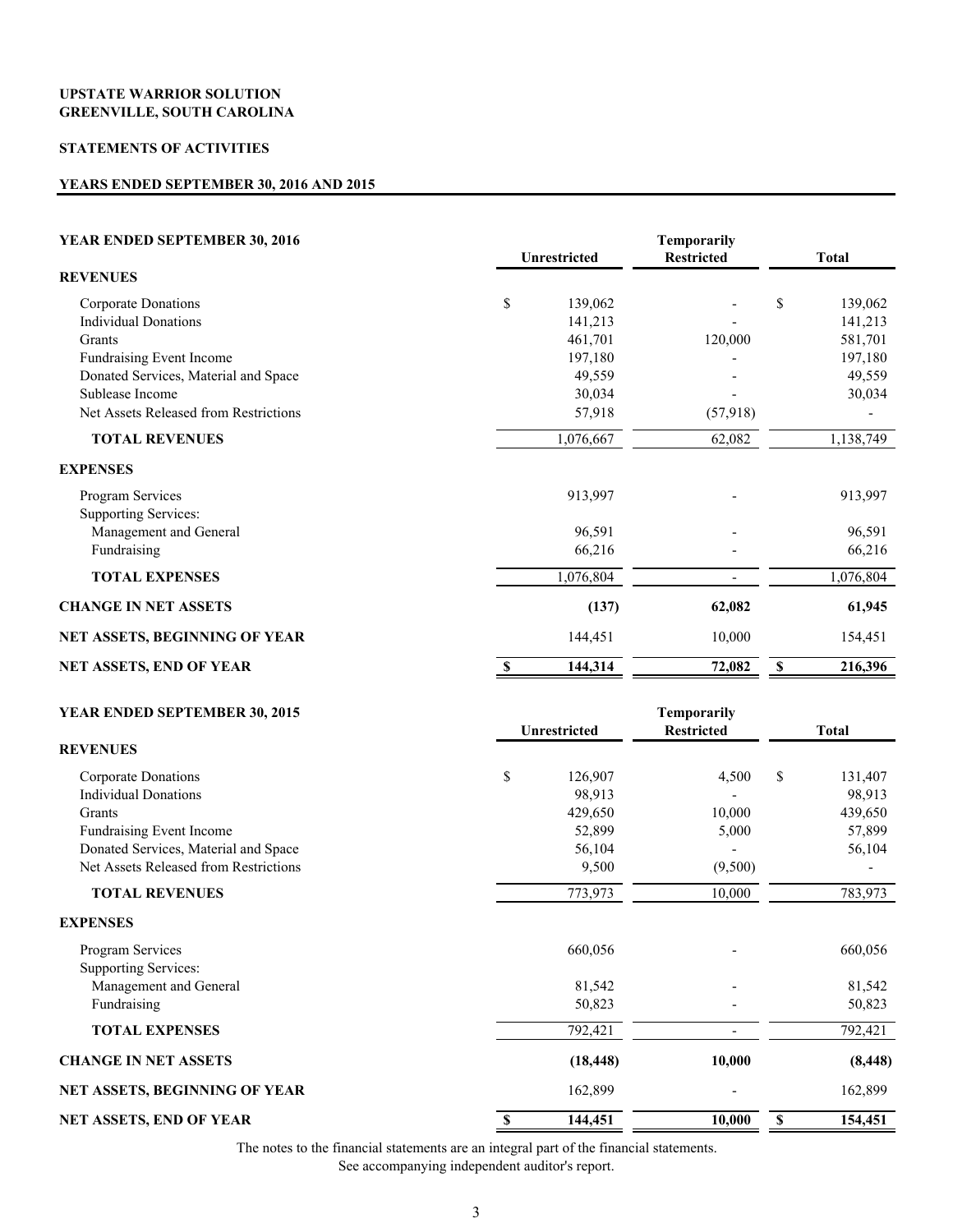#### **STATEMENTS OF FUNCTIONAL EXPENSES**

# **YEARS ENDED SEPTEMBER 30, 2016 AND 2015**

|                                   | <b>Support Services</b> |                          |                          |             |                    |              |
|-----------------------------------|-------------------------|--------------------------|--------------------------|-------------|--------------------|--------------|
|                                   | Program                 |                          | Management               |             |                    |              |
|                                   |                         | <b>Services</b>          | and General              | Fundraising |                    | <b>Total</b> |
| <b>FUNCTIONAL EXPENSES - 2016</b> |                         |                          |                          |             |                    |              |
| Payroll & Benefits                | \$                      | 702,979                  | 40,818                   | 19,730      | \$                 | 763,527      |
| Quality of Life                   |                         | 4,549                    |                          |             |                    | 4,549        |
| <b>Employment Program</b>         |                         | 632                      |                          |             |                    | 632          |
| Healthcare and Benefits Program   |                         | 98                       |                          |             |                    | 98           |
| Housing Program                   |                         | 4,154                    |                          |             |                    | 4,154        |
| <b>Education Program</b>          |                         | 7,896                    |                          |             |                    | 7,896        |
| <b>Training Program</b>           |                         | 5,374                    |                          |             |                    | 5,374        |
| Outreach/Mentor Program           |                         | 6,667                    |                          |             |                    | 6,667        |
| Family Outreach Program           |                         | 2,336                    |                          |             |                    | 2,336        |
|                                   |                         |                          |                          |             |                    |              |
| <b>Fundraising Expense</b>        |                         | $\overline{\phantom{0}}$ |                          | 35,741      |                    | 35,741       |
| Advertising and Promotion         |                         | 17,707                   | 1,527                    | 4,582       |                    | 23,816       |
| Office Expense                    |                         | 26,200                   | 23,430                   | 1,203       |                    | 50,833       |
| Field Office - Clemson            |                         | 23,951                   | $\overline{a}$           |             |                    | 23,951       |
| Field Office - Spartanburg        |                         | 8,915                    |                          |             |                    | 8,915        |
| Computer and Internet Expense     |                         | 17,521                   | 2,389                    |             |                    | 19,910       |
| Travel, Meals, and Entertainment  |                         | 24,954                   | 941                      |             |                    | 25,895       |
| Event and Hosting                 |                         | 5,364                    |                          |             |                    | 5,364        |
| Program Supplies                  |                         | 17,496                   | L,                       |             |                    | 17,496       |
| Professional Fees                 |                         |                          | 20,045                   |             |                    | 20,045       |
| Rent Expense                      |                         | 30,063                   | 6,013                    | 4,008       |                    | 40,084       |
| Depreciation Expense              |                         | 7,141                    | 1,428                    | 952         |                    | 9,521        |
|                                   | $\overline{\mathbf{s}}$ | 913,997                  | 96,591                   | 66,216      | \$                 | 1,076,804    |
| <b>FUNCTIONAL EXPENSES - 2015</b> |                         |                          |                          |             |                    |              |
| Payroll & Benefits                | \$                      | 501,206                  | 34,081                   | 28,034      | \$                 | 563,321      |
| Quality of Life                   |                         | 7,625                    |                          |             |                    | 7,625        |
| <b>Employment Program</b>         |                         | 1,964                    |                          |             |                    | 1,964        |
| Healthcare and Benefits Program   |                         | 5,843                    |                          |             |                    | 5,843        |
| Housing Program                   |                         | 400                      |                          |             |                    | 400          |
| <b>Education Program</b>          |                         | 9,500                    |                          |             |                    | 9,500        |
| <b>Training Program</b>           |                         | 1,529                    |                          |             |                    | 1,529        |
| Outreach/Mentor Program           |                         | 2,175                    |                          |             |                    | 2,175        |
| Family Outreach Program           |                         | 7,283                    |                          |             |                    | 7,283        |
| <b>Fundraising Expense</b>        |                         |                          |                          | 15,741      |                    | 15,741       |
| Advertising and Promotion         |                         | 16,818                   | 1,032                    | 2,523       |                    | 20,373       |
| Office Expense                    |                         | 13,801                   | 18,372                   | 658         |                    | 32,831       |
| Field Office - Clemson            |                         | 8,646                    |                          |             |                    |              |
|                                   |                         | 1,149                    |                          |             |                    | 8,646        |
| Field Office - Spartanburg        |                         |                          | 744                      |             |                    | 1,149        |
| Computer and Internet Expense     |                         | 12,897                   |                          |             |                    | 13,641       |
| Travel, Meals, and Entertainment  |                         | 24,302                   | 188                      |             |                    | 24,490       |
| Event and Hosting                 |                         | 7,828                    | $\overline{\phantom{0}}$ |             |                    | 7,828        |
| Program Supplies                  |                         | 5,832                    |                          |             |                    | 5,832        |
| Professional Fees                 |                         |                          | 20,873                   |             |                    | 20,873       |
| Rent Expense                      |                         | 23,500                   | 4,700                    | 2,833       |                    | 31,033       |
| Depreciation Expense              |                         | 7,758                    | 1,552                    | 1,034       |                    | 10,344       |
|                                   | \$                      | 660,056                  | 81,542                   | 50,823      | $\pmb{\mathbb{S}}$ | 792,421      |

The notes to the financial statements are an integral part of the financial statements. See accompanying independent auditor's report.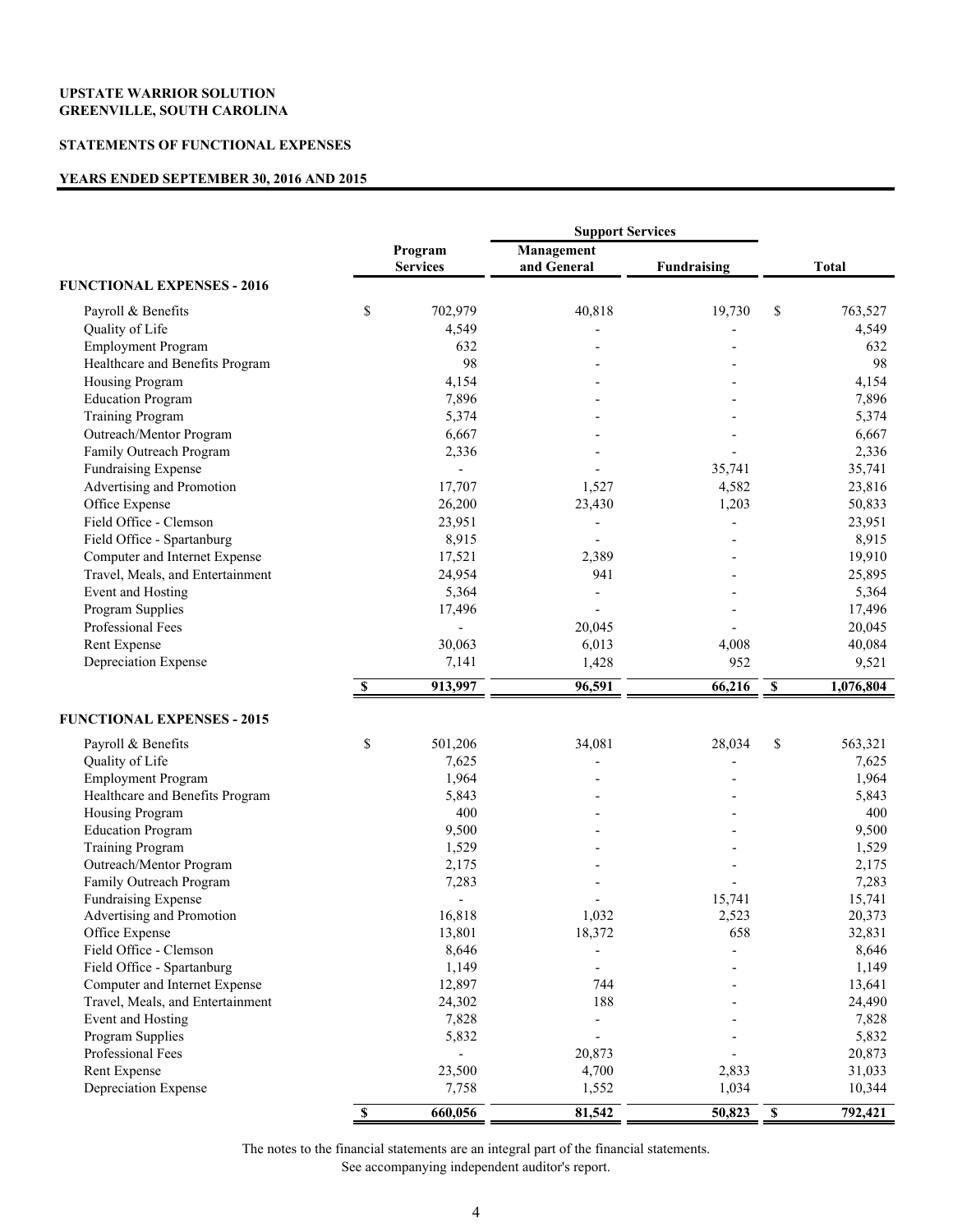# **STATEMENTS OF CASH FLOWS**

# **YEARS ENDED SEPTEMBER 30, 2016 AND 2015**

|                                                                                      |    | 2016    |    | 2015     |  |
|--------------------------------------------------------------------------------------|----|---------|----|----------|--|
| <b>CASH FLOWS PROVIDED BY OPERATING ACTIVITIES:</b>                                  |    |         |    |          |  |
| Change in Net Assets                                                                 | \$ | 61,945  | S  | (8, 448) |  |
| Adjustments to Reconcile Change in Net Assets to Net Cash from Operating Activities: |    |         |    |          |  |
| Depreciation Expense                                                                 |    | 9,521   |    | 10,344   |  |
| Donations of Equipment                                                               |    | (3,200) |    |          |  |
| Changes in Operating Assets and Liabilities:                                         |    |         |    |          |  |
| (Increase) Decrease in Contributions and Other Receivables                           |    | 7,229   |    | (799)    |  |
| (Increase) Decrease in Prepaid Rent                                                  |    | 3,083   |    | (3,083)  |  |
| Increase (Decrease) in Accounts Payable                                              |    | 71,744  |    | 243      |  |
| Increase (Decrease) in Deferred Revenue                                              |    | 1,698   |    |          |  |
| NET CASH (USED IN) PROVIDED BY OPERATING ACTIVITIES                                  |    | 152,020 |    | (1,743)  |  |
| <b>CASH FLOWS FROM INVESTING ACTIVITIES</b>                                          |    |         |    |          |  |
| Acquisition of Equipment                                                             |    | (1,301) |    |          |  |
| NET CASH USED IN INVESTING ACTIVITIES                                                |    | (1,301) |    |          |  |
| NET (DECREASE) INCREASE IN CASH AND CASH EQUIVALENTS                                 |    | 150,719 |    | (1,743)  |  |
| CASH AND CASH EQUIVALENTS, BEGINNING OF YEAR                                         |    | 101,632 |    | 103,375  |  |
| CASH AND CASH EQUIVALENTS, END OF YEAR                                               |    | 252,351 | S  | 101,632  |  |
| NON-CASH INVESTING ACTIVITY:<br><b>Equipment Donated</b>                             | \$ | 3,200   | \$ |          |  |

The notes to the financial statements are an integral part of the financial statements. See accompanying independent auditor's report.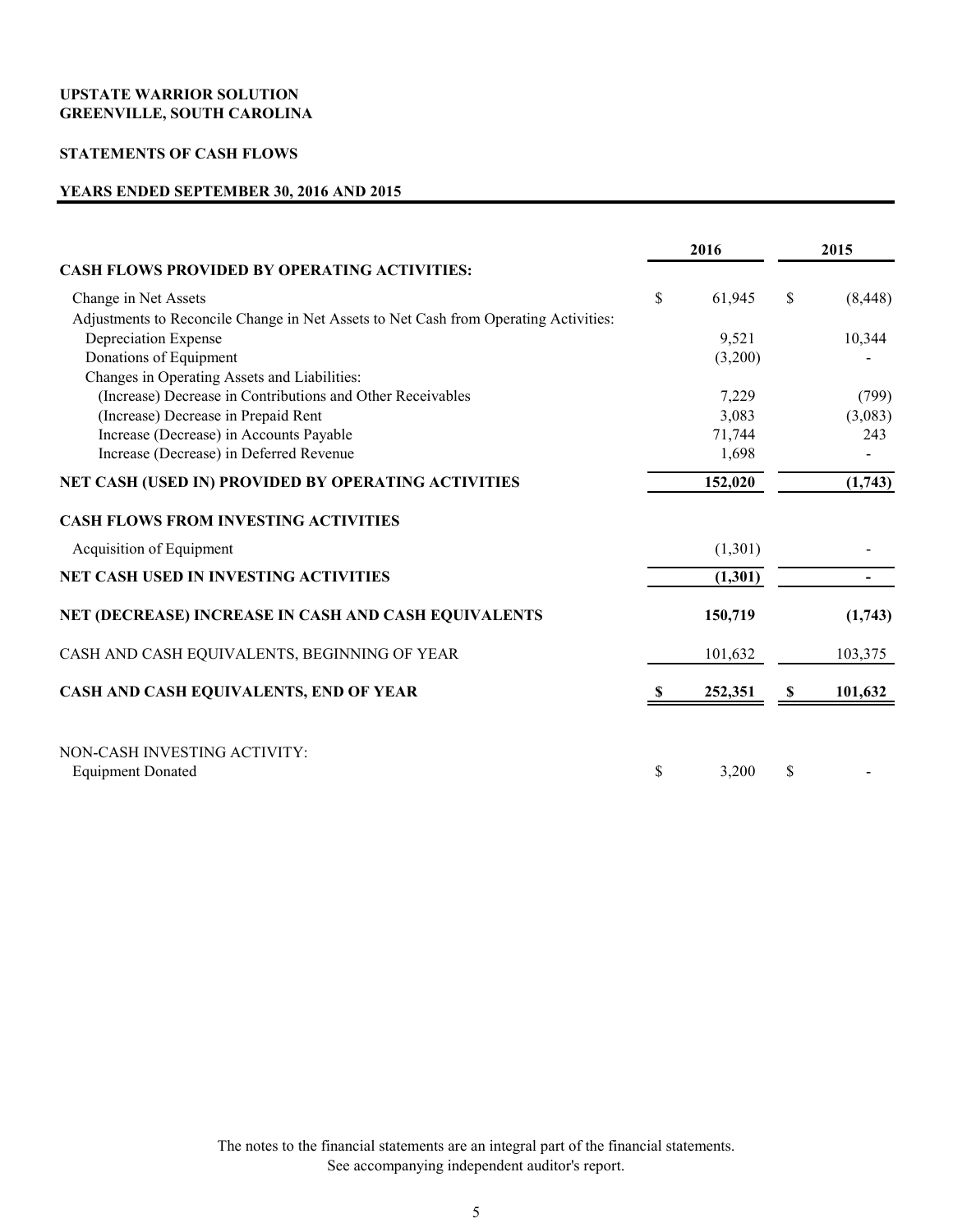#### **NOTES TO FINANCIAL STATEMENTS**

#### **YEARS ENDED SEPTEMBER 30, 2016 AND 2015**

#### **NOTE A**—**NATURE OF ORGANIZATION AND SUMMARY OF SIGNIFICANT ACCOUNTING POLICIES**

֖֚֚֚֬

#### **Nature of Organization**

Upstate Warrior Solution (the "Organization") is incorporated under the laws of the state of South Carolina as a not-forprofit organization and has been authorized to transact business as a not-for-profit organization within the state of South Carolina. The Organization is established to connect warriors and their families to the resources they need, and to guide them through the process of developing realistic solutions for a variety of areas in their lives. A warrior is any service member who is currently serving or has served, regardless of military branch, nature of discharge, current status, or troubling past. The Organization's primary program services are warrior outreach, healthcare, education and training, housing, and employment.

#### **Basis of Presentation**

The accompanying financial statements of the Organization have been prepared on the accrual basis of accounting in accordance with accounting principles generally accepted in the United States of America. The financial statements were issued on February 3, 2017, and subsequent events have been evaluated through that date.

Net assets and revenues are classified based on the existence or absence of donor-imposed restrictions. Accordingly, net assets of the Organization and changes therein are classified and reported as follows:

Unrestricted net assets – Net assets that are not subject to donor-imposed restrictions.

Temporarily restricted net assets – Net assets subject to donor-imposed stipulations that may be or will be met either by actions of the Organization or the passage of time. When a restriction expires (that is, when a stipulated time restriction ends or purpose restriction is accomplished), temporarily restricted net assets are reclassified to unrestricted net assets and reported in the Statements of Activities as net assets release from restrictions.

Permanently restricted net assets – Net assets that consist of donor-imposed stipulations that are permanent in nature and not subject to expiration by actions of the Organization or the passage of time. There were no permanently restricted net assets at September 30, 2016 and 2015.

#### **Cash and Cash Equivalents**

For purposes of these financial statements, cash equivalents include all highly liquid investments available for current use with an initial original maturity of three months or less.

#### **Contributions Receivable**

Contributions receivable are expected to be collected within one year. At September 30, 2016 and 2015, the Organization had \$8,095 and \$16,300, respectively, in contributions receivable. Management evaluates contributions receivable and records an allowance for uncollectible contributions receivable based on an estimate of losses to be sustained. Uncollectible amounts are charged against the allowance account when management determines the possibility of collection is remote. There was no allowance for uncollectible contributions at September 30, 2016 and 2015.

#### **Leasehold Improvements, Furniture, and Equipment**

Leasehold improvements, furniture, and equipment with values over \$1,000 are capitalized, with purchases being recorded at cost and donations being recorded as contributions at their estimated fair market value. Leasehold improvements are depreciated using the straight-line method over the shorter of the remaining lease term or their estimated useful lives. Furniture and equipment are depreciated using the straight-line method over their estimated useful lives (three to five years).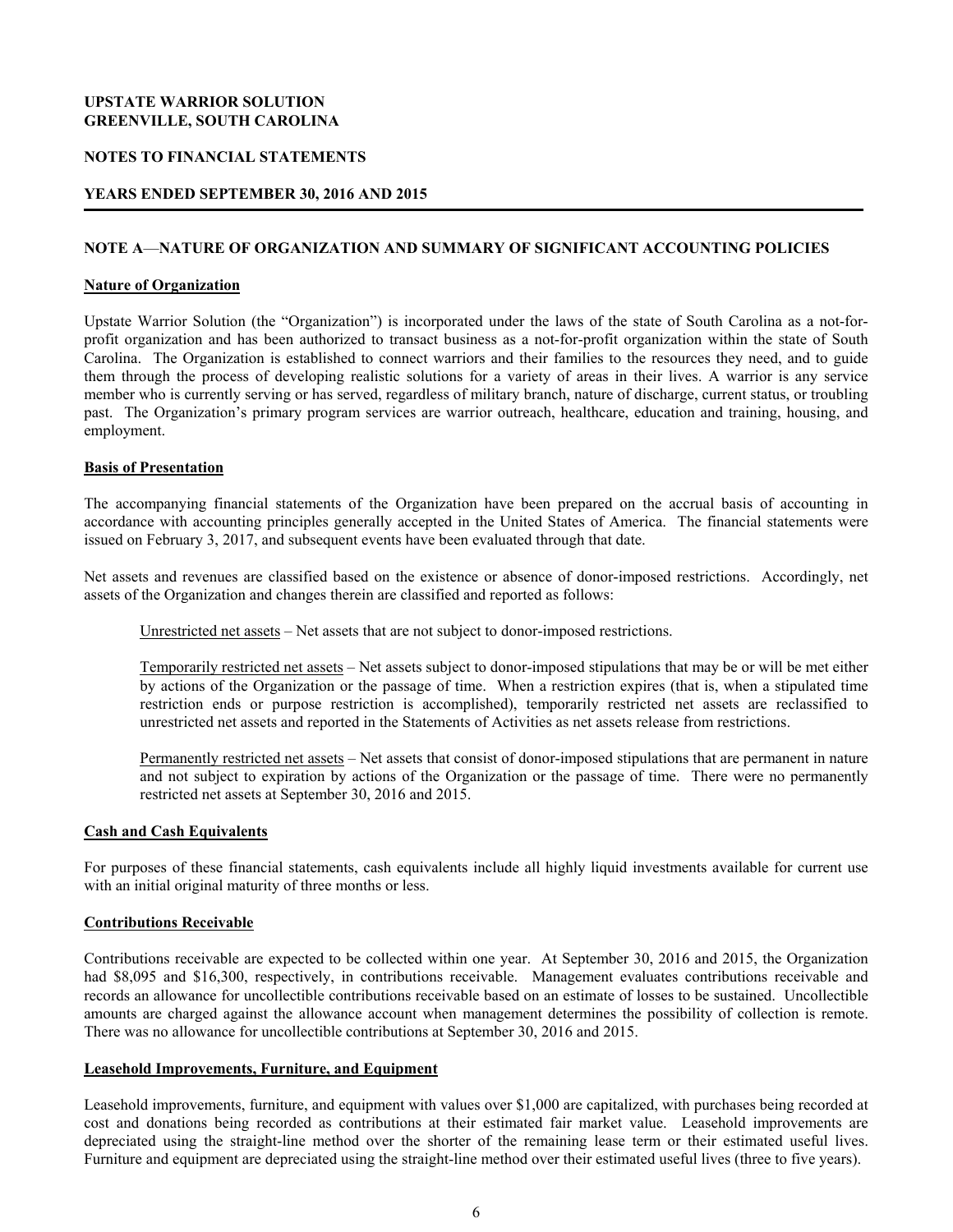#### **NOTES TO FINANCIAL STATEMENTS**

#### **YEARS ENDED SEPTEMBER 30, 2016 AND 2015**

# **NOTE A**—**NATURE OF ORGANIZATION AND SUMMARY OF SIGNIFICANT ACCOUNTING POLICIES (CONTINUED)**

֖֚֚֚֬

#### **Support and Revenue**

The Organization's primary source of revenue are grants and contributions from businesses and individuals. The Organization also receives support from scheduled fundraising events throughout the year.

#### **Contributions**

All contributions are considered to be available for unrestricted use unless specifically restricted by the donor. Amounts received that are designated for future periods or restricted by the donor for specific purposes are reported as temporarily restricted or permanently restricted support that increases those net assets classes. When a temporary restriction expires, temporarily restricted net assets are reclassified to unrestricted net assets and reported in the Statements of Activities as net assets released from restrictions.

#### **Contributed Services and Goods**

A number of unpaid volunteers have made significant contributions of their time to the Organization. Donated services are recognized as contributions if the services (a) create or enhance nonfinancial assets or (b) require specialized skills, are performed by people with those skills, and would otherwise be purchased by the Organization. Volunteers also provided services throughout the year that are not recognized as contributions in the financial statements since the recognition criteria was not met.

Donations of goods and equipment are recorded as contributions at their estimated fair value at the date of donation. Such donations are reported as increases in unrestricted net assets unless the donor has restricted the donated asset to a specific purpose. Assets donated with explicit restrictions regarding their use and contributions of cash that must be used to acquire property and equipment are reported as restricted contributions. Absent donor stipulations regarding how long those donated assets must be maintained, the Organization reports expirations of donor restrictions when the donated or acquired assets are placed in service as instructed by the donor. The Organization reclassifies temporarily restricted net assets to unrestricted net assets at that time.

#### **Functional Allocation of Expenses**

The costs of providing program and supporting services has been summarized on a functional basis in the Statements of Activities. The Statements of Functional Expenses present the natural classification detail of expenses by function. Accordingly, certain costs have been allocated among program and supporting services based on how employees spend their time or the purpose of the services or expense.

#### **Estimates**

The preparation of financial statements in conformity with accounting principles generally accepted in the United States of America requires management to make estimates and assumptions that affect certain reported amounts and disclosures. Accordingly, actual results could differ from those estimates.

#### **Reclassifications**

Certain prior year amounts were reclassified to conform to current year presentation. There was no impact on net assets or change in net assets as a result of the reclassification.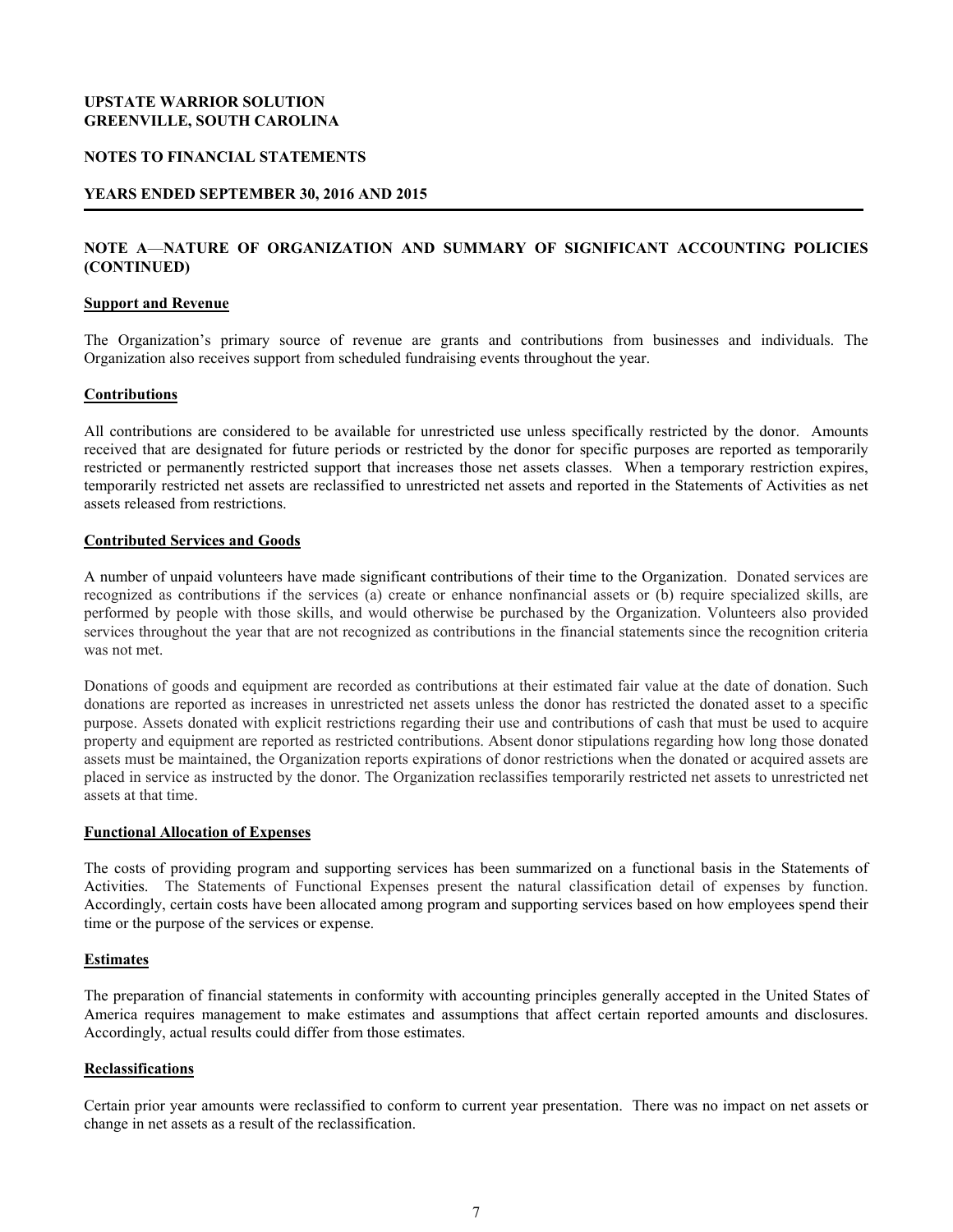#### **NOTES TO FINANCIAL STATEMENTS**

#### **YEARS ENDED SEPTEMBER 30, 2016 AND 2015**

# **NOTE A**—**NATURE OF ORGANIZATION AND SUMMARY OF SIGNIFICANT ACCOUNTING POLICIES (CONTINUED)**

֖֚֚֚֬

#### **Income Taxes**

The Organization is a not-for-profit organization that is exempt from income taxes under Section  $501(c)(3)$  of the Internal Revenue Code and therefore is exempt from federal income taxes. In addition, the Organization has not been determined by the Internal Revenue Service to be a "private foundation" within the meaning of Section 509(a) of the Internal Revenue Code. There was no significant unrelated business income for the years ended September 30, 2016 and 2015. As a result, the Organization has made no provisions for federal income taxes in the accompanying financial statements. The Organization is open to examination by taxing authorities for the past three fiscal years.

#### **NOTE B—LEASEHOLD IMPROVEMENTS, FURNITURE, AND EQUIPMENT**

Leasehold improvements, furniture, and equipment consist of the following:

|                          | 2016 |           | 2015 |          |
|--------------------------|------|-----------|------|----------|
| Leasehold Improvements   | \$   | 4,854     | \$   | 4,854    |
| Furniture                |      | 39,377    |      | 39,377   |
| Equip ment               |      | 7,022     |      | 2,521    |
|                          |      | 51,253    |      | 46,752   |
| Accumulated Depreciation |      | (22, 593) |      | (13,072) |
| Total                    | \$   | 28,660    | S    | 33,680   |

### **NOTE C—NET ASSETS AND RESTRICTIONS**

Substantially all of the restrictions on the net assets at September 30, 2016 and 2015 were related to funds raised for ongoing efforts to help prepare the Organization for future needs and service to the community.

Temporarily restricted net assets are available for the following purposes at September 30, 2016:

|                                    | 2016 |        |   | 2015   |
|------------------------------------|------|--------|---|--------|
| Fellowship Program in Spartanburg  |      | 16,818 | S |        |
| Outreach and Engagement in Pickens |      | 7,133  |   |        |
| Housing Coordinator - Spartanburg  |      | 10,057 |   |        |
| Marking and Fundraising            |      | 38,074 |   |        |
| <b>Education Outreach</b>          |      |        |   | 5,000  |
| Wilderness Fellowship              |      |        |   | 3,500  |
| Project Healing Waters             |      |        |   | 1,500  |
|                                    |      | 72.082 |   | 10,000 |

Net assets are released from restrictions by incurring expenses satisfying the restricted purposes, by the occurrence of other events specified by donors, or by being released from restrictions by the donors.